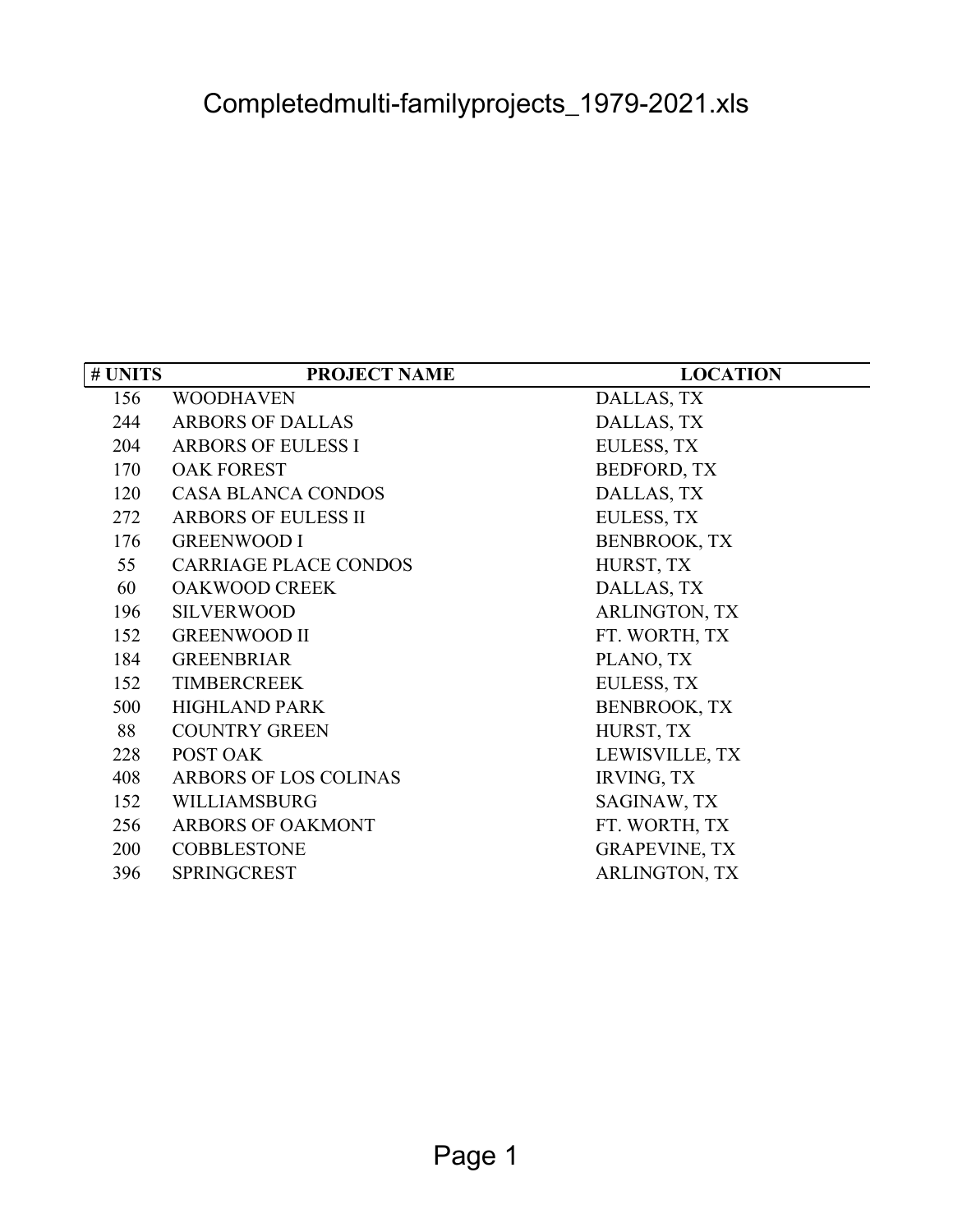| 160 | THE COMMONS/TURTLE CREEK       | DALLAS, TX         |
|-----|--------------------------------|--------------------|
| 198 | <b>VILLAS OF JOSEY RANCH</b>   | CARROLLTON, TX     |
| 288 | <b>FOSSIL RIDGE</b>            | HALTOM CITY, TX    |
| 220 | <b>THE GABLES</b>              | MCKINNEY, TX       |
| 156 | THE PALM HOUSE                 | FT. WORTH, TX      |
| 192 | ARBORS OF CENTRAL PK           | <b>BEDFORD, TX</b> |
| 200 | <b>HERITAGE PLACE</b>          | MCKINNEY, TX       |
| 100 | <b>AVIGNON</b>                 | FT. WORTH, TX      |
| 120 | <b>HUNTER'S RUN</b>            | DALLAS, TX         |
|     | <b>MARSH LANE SELF-STORAGE</b> | DALLAS, TX         |
| 148 | RENAISSANCE RETIREMENT         | SHERMAN, TX        |
| 60  | EAGLE MT GARDEN VILLAGE        | AZLE, TX           |
| 204 | <b>AMHURST APTS.</b>           | <b>BEDFORD, TX</b> |
|     | <b>FIRST BAPTIST CHURCH</b>    | EULESS, TX         |
|     | FIRST UNITED METHODIST         | <b>BEDFORD, TX</b> |
|     | <b>ADMINISTRATION/EULESS</b>   | EULESS, TX         |
|     | <b>VEHICLE SERVICE CENTER</b>  | <b>EULESS, TX</b>  |
| 362 | WATERFORD LANDINGS APTS.       | MIAMI, FL          |
| 296 | <b>CROSSINGS APTS.</b>         | CORONA, CA         |
| 204 | <b>ARBORS OF BEDFORD</b>       | <b>BEDFORD, TX</b> |
| 244 | <b>ARBORS OF LEWISVILLE</b>    | LEWISVILLE, TX     |
|     | <b>IRONWOOD PROF. BUILDING</b> | MORENO VALLEY, CA  |
|     |                                |                    |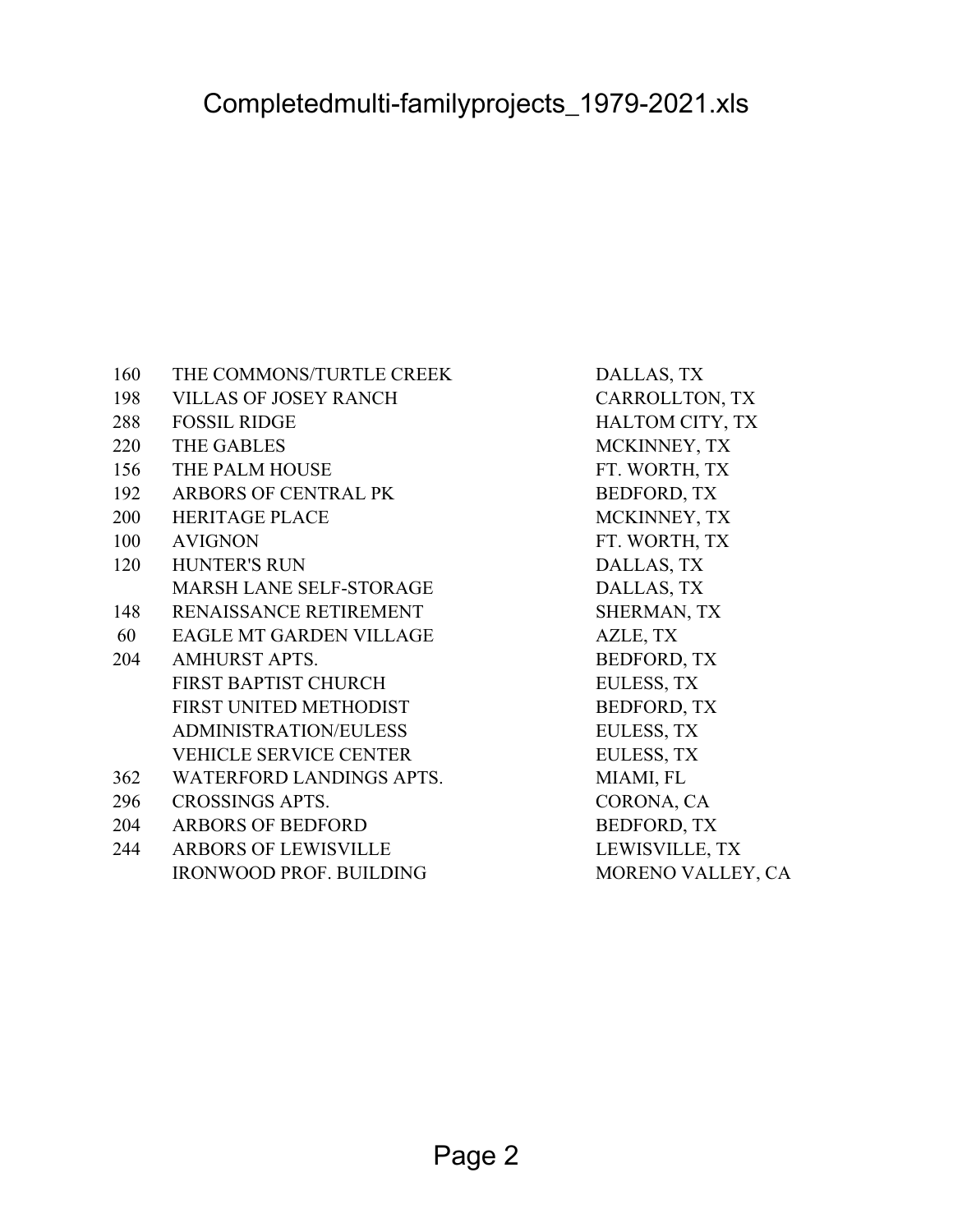HIGHLAND RANCH, CO

RANCHO CUCAMON,CA

| 248 | THE HILL APARTMENTS             | CORONA, CA            |
|-----|---------------------------------|-----------------------|
| 648 | THE MEADOWS APARTMENTS          | SACRAMENTO, CA        |
| 284 | <b>BAYSHORE TOWERS</b>          | SAN FRANCISCO, CA     |
| 200 | <b>WATERVIEW PARK APTS.</b>     | RICHARDSON, TX        |
| 328 | <b>TRIANA APARTMENTS</b>        | CORONA, CA            |
| 316 | DEERWOOD APARTMENTS             | CORONA, CA            |
| 124 | <b>VICTORIA VILLAGE</b>         | <b>RANCHO CUCAMON</b> |
| 200 | <b>WATERVIEW PARK APTS., II</b> | RICHARDSON, TX        |
| 132 | <b>PARC PLACE</b>               | CHINO, CA             |
| 472 | <b>COURTS @ HYLAND HILLS</b>    | DENVER, CO            |
| 348 | <b>SCOTTSDALE/ TACOMA APTS</b>  | PHOENIX, AR           |
| 187 | <b>TURNBERRY ISLE APTS</b>      | DALLAS, TX            |
| 216 | LITTLETON APTS.                 | LITTLETON, CO         |
| 200 | <b>WATERVIEW PARK III</b>       | RICHARDSON, TX        |
| 216 | <b>STONEBRIDGE APTS</b>         | FRISCO, TX            |
| 528 | DENVER TECH CENTER APTS         | DENVER, CO            |
| 376 | <b>CHASE OAKS I</b>             | PLANO, TX             |
| 364 | <b>CARRINGTON PARK</b>          | PLANO, TX             |
| 96  | <b>WATERVIERW PARK IV</b>       | RICHARDSON, TX        |
| 78  | PRESTON GLENN                   | PLANO, TX             |
| 342 | DEERWOOD @ HIGHLAND RAN         | HIGHLAND RANCH,       |
| 264 | <b>REMINGTON WEST</b>           | WESTMINISTER, CO      |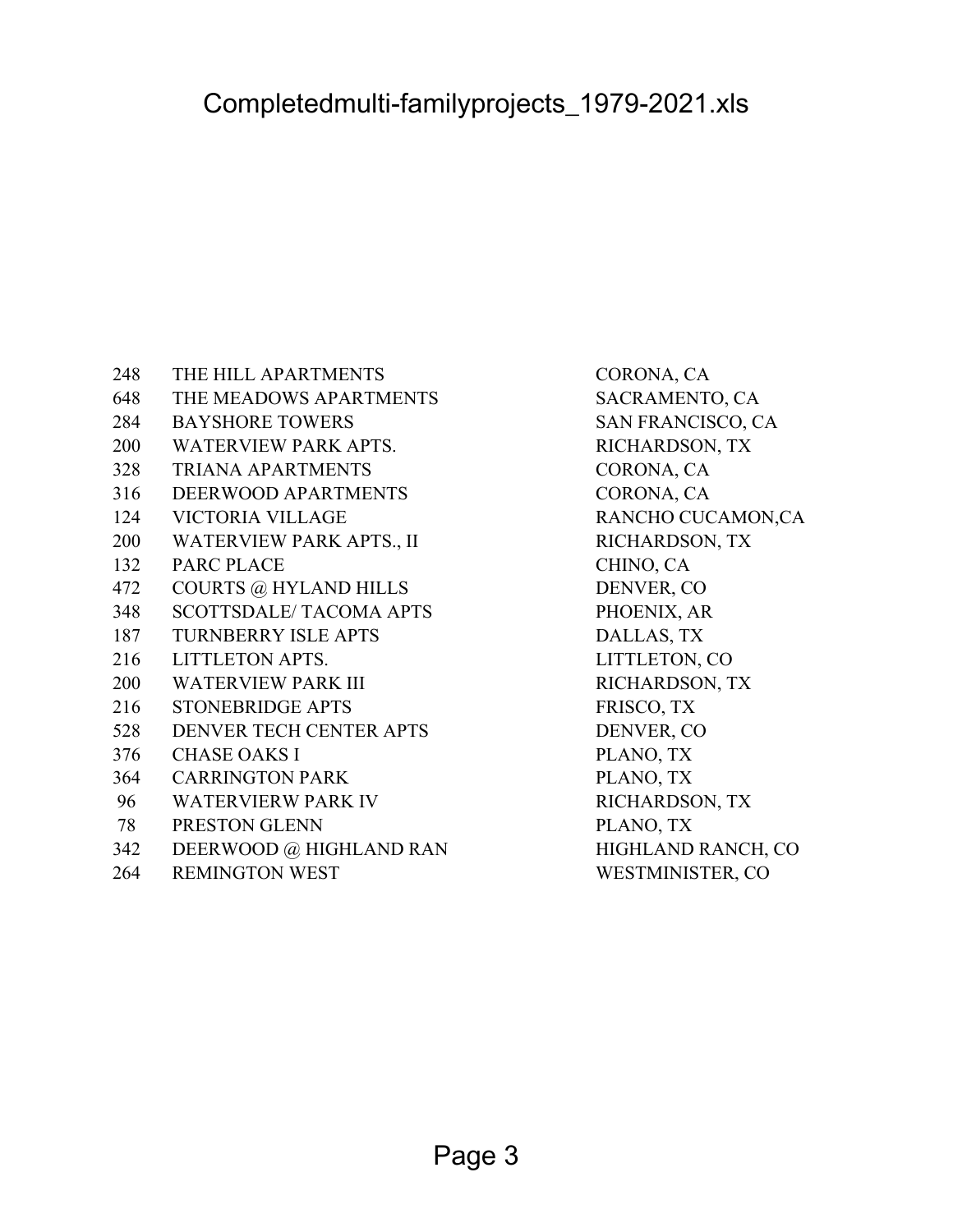| 126 | <b>MIRABELLA</b>           | DALLAS, TX           |
|-----|----------------------------|----------------------|
| 96  | <b>WATERVIEW PARK V</b>    | RICHARDSON, TX       |
| 220 | HERITAGE @ GRAPEVINE       | <b>GRAPEVINE, TX</b> |
| 408 | <b>CREEKVIEW</b>           | <b>BEDFORD, TX</b>   |
| 456 | <b>LAKEWAY APTS</b>        | LAKEWOOD, CO         |
| 321 | PROMONTORY POINT           | GOLDEN, CO           |
| 268 | <b>VAIL VILLAGE</b>        | DALLAS, TX           |
| 191 | <b>BRIARGROVE APTS.</b>    | DALLAS, TX           |
| 346 | <b>CHASE OAKS III</b>      | PLANO, TX            |
| 83  | ARLINGTON HEIGHTS APTS.    | FORT WORTH, TX       |
| 191 | <b>ARBORS OF DENTON</b>    | DENTON, TX           |
| 439 | <b>CHAPEL HILL</b>         | LEWISVILLE, TX       |
| 216 | HORIZIONS @ FOSSIL CREEK   | FORT WORTH, TX       |
| 260 | <b>LA COSTA VILLAS</b>     | DALLAS, TX           |
| 200 | STONELEIGH @ MESQUITE      | MESQUITE, TX         |
| 285 | SPRINGS @ INDIAN CREEK     | CARROLTON, TX        |
| 241 | <b>SORRENTO APTS HOMES</b> | ALISO VIEJO, CA      |
| 330 | <b>VAIL VILLAGE II</b>     | DALLAS, TX           |
| 70  | <b>TREYMORE APTS</b>       | DALLAS, TX           |
| 256 | <b>MONTELENA APTS</b>      | <b>GRAPEVINE, TX</b> |
| 436 | <b>AVIARRA APTS</b>        | <b>EULESS, TX</b>    |
| 239 | ROCKBROOK CREEK APTS.      | LEWISVILLE, TX       |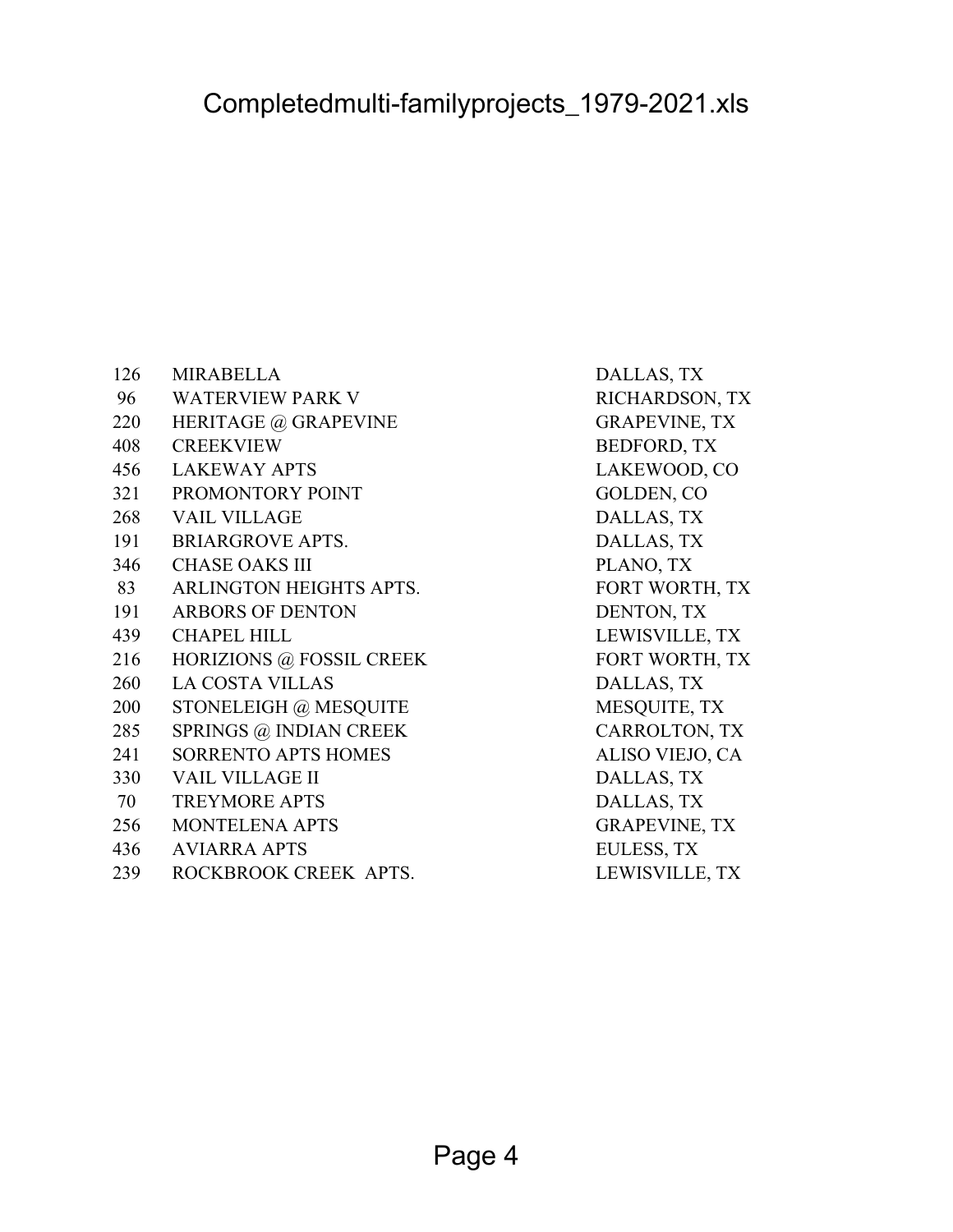| 308 | CORTESIA @ RANCHO SANTA     | ORANGE CO., C.       |
|-----|-----------------------------|----------------------|
| 324 | MCDERRMOTT PLACE            | PLANO, TX            |
| 422 | <b>BALLANTYNE APTS</b>      | LEWISVILLE, TY       |
| 347 | VILLAGE @ PLANTATION        | FRISCO, TX           |
| 360 | STONELEIGH @ RIVERCHASE     | COPPPELL, TX         |
| 376 | <b>CHAPEL HILL APTS II</b>  | LEWISVILLE, TY       |
| 96  | <b>WATERVIEW PARK VI</b>    | RICHARDSON, T        |
| 480 | LEGENDS @ RIDGEVIEW RAN.    | PLANO, TX            |
| 430 | <b>SEDONA SPRINGS</b>       | FRISCO, TX           |
| 216 | <b>SILVERADO APTS</b>       | NRH, TX              |
| 170 | <b>TREYMORE WEST</b>        | DALLAS, TX           |
| 144 | <b>KINGS GATE</b>           | DALLAS, TX           |
| 418 | <b>MATLOCK APTS</b>         | <b>ARLINGTON, TX</b> |
| 218 | STONELEIGH @ VALLEY RANCH   | <b>IRVING, TX</b>    |
| 338 | LINCOLN @ NORTH PARK        | DALLAS, TX           |
| 330 | <b>ARBOR HILLS APTS</b>     | PLANO, TX            |
| 302 | <b>HAVERWOOD APTS</b>       | NRH, TX              |
| 230 | <b>MADRID APT. HOMES</b>    | MISSION VIEJO,       |
| 124 | FRANKFURT PLANO             | PLANO, TX            |
| 63  | MONTICELLO APTS.            | FORT WORTH, T        |
| 368 | <b>CHAPEL HILL APTS III</b> | LEWISVILLE, TY       |
| 736 | <b>MISSION CITY APTS.</b>   | SAN DIEGO, CA        |

ORANGE CO., CA PLANO, TX LEWISVILLE, TX FRISCO, TX COPPPELL, TX LEWISVILLE, TX RICHARDSON, TX PLANO, TX FRISCO, TX NRH, TX DALLAS, TX DALLAS, TX ARLINGTON, TX IRVING, TX DALLAS, TX PLANO, TX NRH, TX MISSION VIEJO, CA PLANO, TX FORT WORTH, TX LEWISVILLE, TX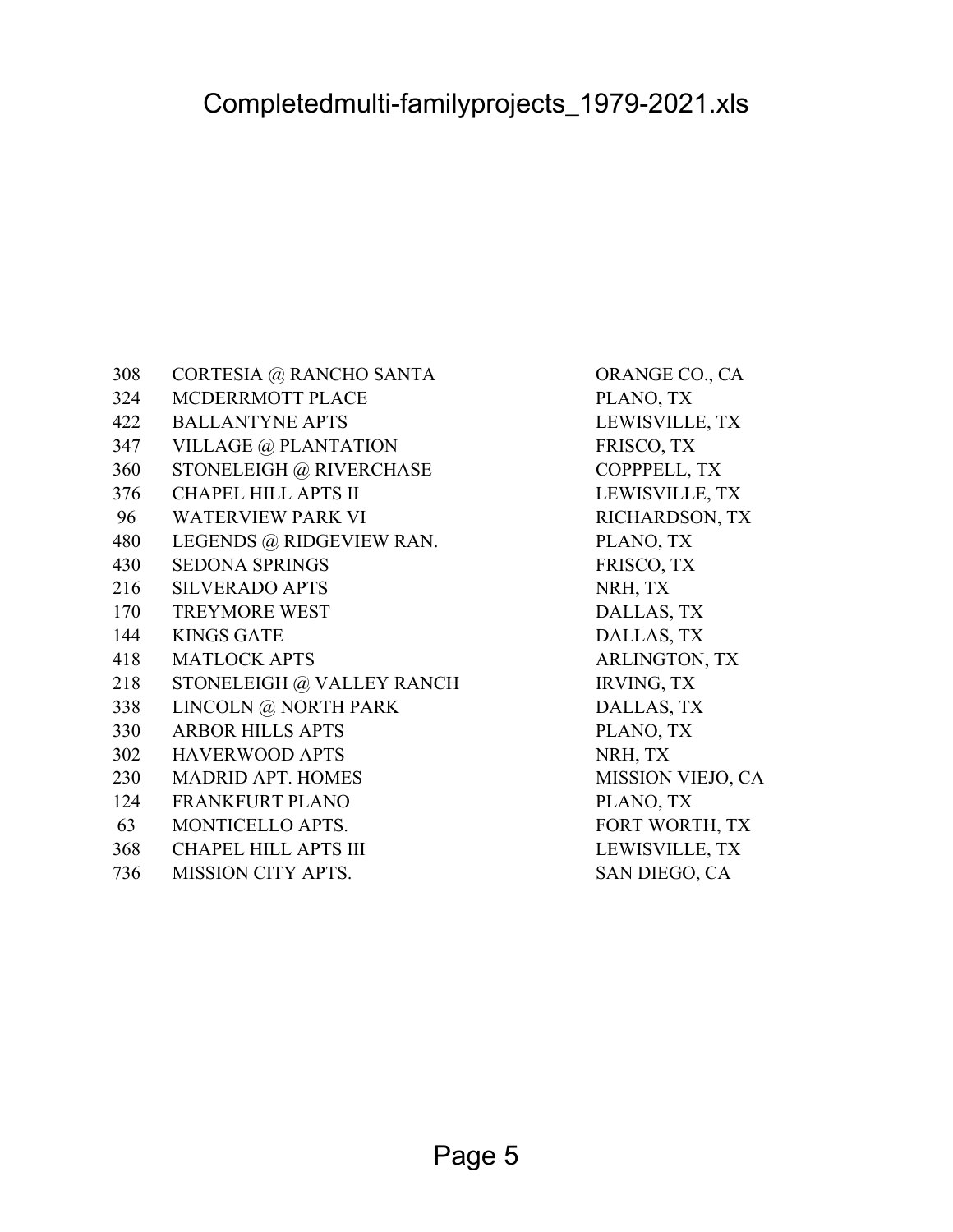344 WILDWOOD CREEK APTS. GRAPEVINE, TX 128 MADISON @ HILLSBORO HILLSBORO, TX 322 STONELEIGH @ RIVERCHASE II COPPELL, TX 100 CENTRE CLUB APTS. ONTARIO, CA 442 BRECKENRIDGE PHASE II RICHARDSON, TX 103 ROCKBROOK CREEK PHASE II LEWISVILLE, TX 354 HINCKLEY APTS. EULESS, TX 176 EASTCHASE VILLAS FORT WORTH, TX 589 VAIL VILLAGE PHASE III DALLAS, TX 264 BEAR CREEK APTS. EULESS, TX 183 MISSION TRAILS APTS SAN DIEGO, CA 262 MONARCH @ SCRIPPS RANCH SAN DIEGO, CA 197 TORREY VILLAS APT. SAN DIEGO, CA 240 UNIVERSITY COURTYARD DENTON, TX 422 VILLAGE OF OTAY RANCH OTAY, CA 196 TREYMORE LAPRADA DALLAS, TX 156 WATERVIEW PARK VII DALLAS, TX 139 UNVIERSITY OF TEXAS MED SCHOOL DALLAS, TX 216 MEADOWBROOK APARTMENTS FORT WORTH, TX 276 OAKS @ VISTA RIDGE LEWISVILLE, TX 122 DEVAUL RANC H APTS. SAN LUIS OBISPO, CAL 264 KNOLLWOOD DENTON, TX 240 WATERMARK ROANOKE, TX 472 CYPRESS LAKES FRISCO, TX 57 WATERVIEW PARK VIIIa DALLAS, TX 248 FALCON LAKES ARLINGTON, TX 153 OAK HOLLOW DALLAS, TX 236 HILLSIDE DALLAS, TX 100 GRAND TEXAN MCKINNEY, TX 180 OAK KNOLL ADULT ACTIVE LIVING LADERA RANCH, CA 378 SOMERSET APARTMENTS IRVINE, CA. 83 TOWNSHIP ADULT LIVING LADERA RANCH, CA 180 GRAND RESERVE McKINNEY, TX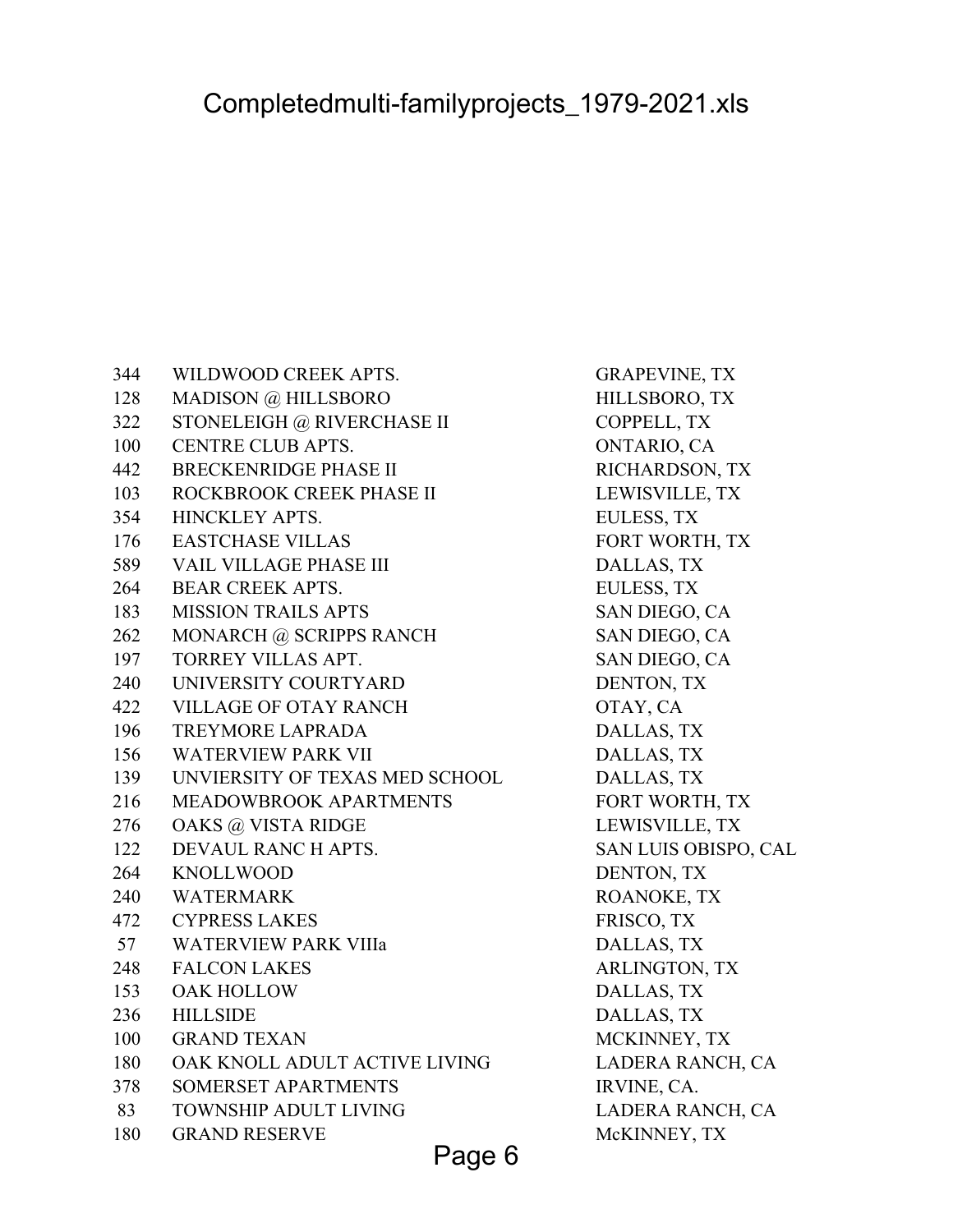| 296            | STONELEIGH @ BRUTON                | <b>BALCH SPRINGS, TX</b> |
|----------------|------------------------------------|--------------------------|
| 436            | TRACT "G"                          | EULESS, TX               |
| 21             | THE ASHBY                          | DALLAS, TX               |
| 24             | <b>FOWLER CHRISTIAN APARTMENTS</b> | DALLAS, TX               |
| 216            | SYCAMORE SCHOOL RD APARTMENTS      | FORT WORTH, TX           |
| 200            | MESQUITE SENIORS                   | MCKINNEY, TX             |
| 126            | UT MED CENTER STUDENT HSNG         | DALLAS, TX               |
| 162            | <b>JAMBOREE APTS.</b>              | IRVINE, CA.              |
| 120            | LAGUNA CANYON APTS.                | LAGUNA BEACH, CA.        |
| 216            | STONELEIGH @ SPRING CYPRESS        | HOUSTON, TX              |
| 228            | THE EXCHANGE @ NORTH TEXAS         | DENTON, TX               |
| 210            | THE COTTON DEPOT                   | FORT WORTH, TX           |
| 64             | <b>GLADE CORNERS</b>               | <b>GRAPEVINE, TX</b>     |
| 196            | <b>CHAPARRAL SENIORS</b>           | ALLEN, TX                |
| 64             | <b>ANSON PARK</b>                  | <b>ABILENE, TX</b>       |
| 30             | SULLIVAN @ GILBERT STREET          | DALLAS, TX               |
| 202            | <b>VIRGINIA GARDENS</b>            | MESQUITE, TX             |
| 250            | ROSEMONT @ SCYENE                  | DALLAS, TX               |
|                | <b>1ST INDEPENDENT BANK</b>        | DALLAS, TX               |
| 331            | <b>VAIL QUARTERS</b>               | DALLAS, TX               |
| 29             | THE VALLERA                        | DALLAS, TX               |
|                | <b>ADRIATTICA REAL ESTATE</b>      | MCKINNEY, TX             |
|                | ADRIATTICA RETAIL                  | MCKINNEY, TX             |
|                | <b>ADRIATTICA MEDICAL</b>          | MCKINNEY, TX             |
| 16             | POST OAK                           | SHERMAN, TX              |
| $\overline{4}$ | <b>LINWOOD TOWNHOMES</b>           | DALLAS, TX               |
| 129            | <b>SPICEWOOD</b>                   | CARROLTON, TX            |
| 3              | LINWOOD TOWNHOMES II               | DALLAS, TX               |
| 251            | MAIN STREET @ GRAPEVINE            | <b>GRAPEVINE, TX</b>     |
| 414            | <b>ADDISON CIRCLE</b>              | ADDISON, TX              |
| 396            | <b>TRIBECCA</b>                    | PLANO, TX                |
| 30             | <b>SIGNATURE SENIORS</b>           | <b>CLEBURNE, TX</b>      |
| 85             | <b>CLYDE LANE</b>                  | DALLAS, TX               |

Page 7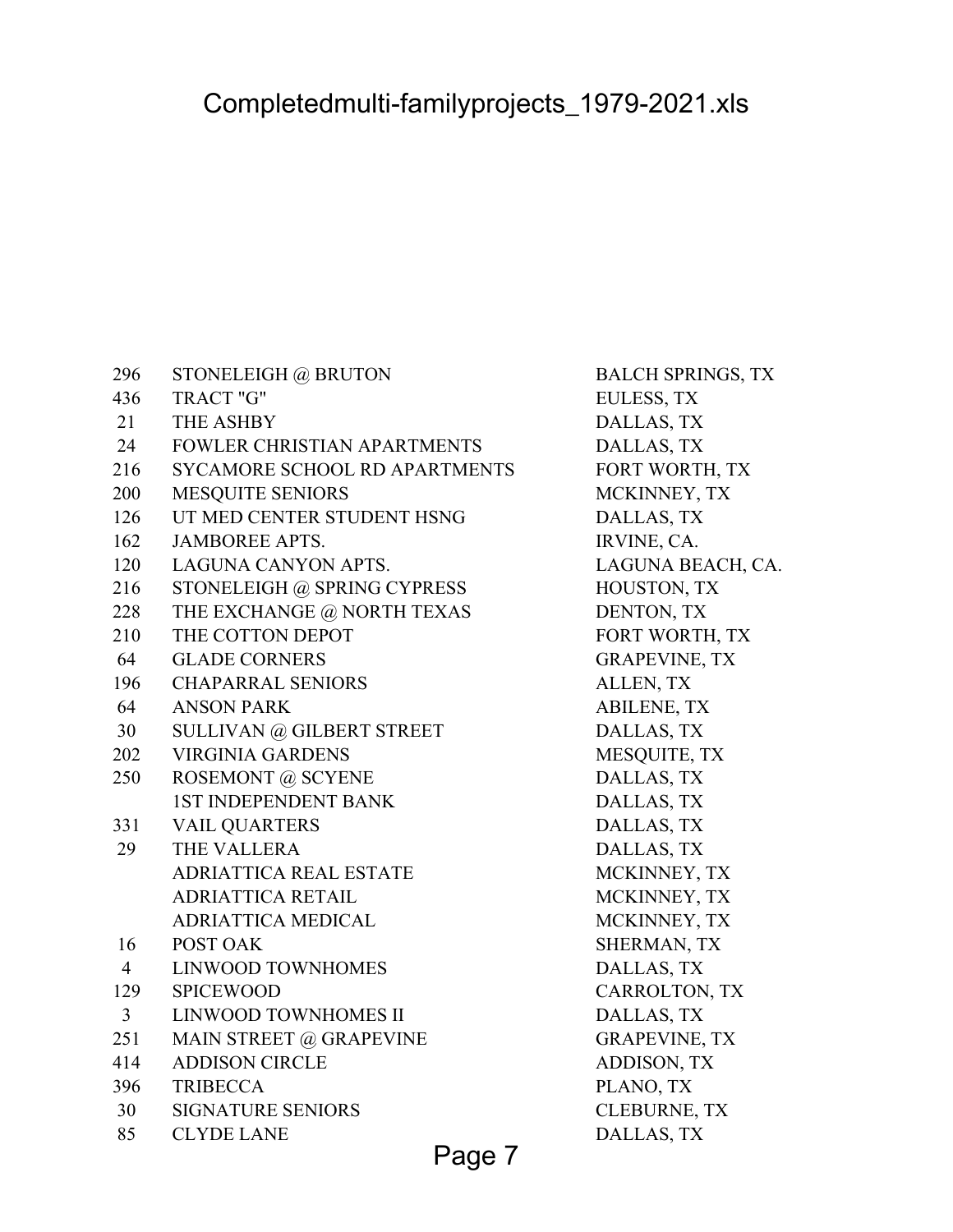| 45             | THE HAVEN                         | DALLAS, TX                |
|----------------|-----------------------------------|---------------------------|
| 49             | <b>THE BUZZ</b>                   | DALLAS, TX                |
| 141            | EVERGREEN @ ROCKWALL              | ROCKWALL, TX              |
| 56             | <b>NEWTON AVENUE TOWNHOMES</b>    | DALLAS, TX                |
| 312            | <b>CITY PARC</b>                  | FORT WORTH, TX            |
| $\overline{2}$ | <b>SPRINGBROOK</b>                | DALLAS, TX                |
| 176            | <b>LEGACY OF CEDAR HILL</b>       | CEDAR HILL, TX            |
| 30             | <b>ALIX TOWNHOMES</b>             | DALLAS, TX                |
| 30             | <b>NIKKO TOWNHOMES</b>            | DALLAS, TX                |
| 36             | <b>SAMUELS PLACE</b>              | FORT WORTH, TX            |
|                | PROVIDENCE BANK                   | <b>SOUTHLAKE, TX</b>      |
|                | <b>JOHNSON ESTATES</b>            | <b>SOUTHLAKE, TX</b>      |
| $\mathfrak{Z}$ | <b>BROWN STREET</b>               | DALLAS, TX                |
| 56             | <b>ESTATES OF COPPELL</b>         | COPPELL, TX               |
| 348            | <b>CYPRESS @ DENTON STATION</b>   |                           |
| $\tau$         | THOMAS AVENUE TOWNHOMES           |                           |
|                | <b>SENECA OFFICE BUILDING</b>     | <b>ADDISON, TX</b>        |
|                | <b>SALONS @ PRESTON</b>           |                           |
| 8              | <b>VINE STREET TOWNHOMES</b>      | DALLAS, TX                |
| 90             | EVERGREEN @ FARMERS BRANCH        | <b>FARMERS BRANCH, TX</b> |
| 125            | HAWTHORNE RESIDENTIAL             | DALLAS, TX                |
| 116            | <b>FAIRFIELD @ FAIRVIEW</b>       | <b>FAIRVIEW, TX</b>       |
| 295            | PANTHER CREEK                     | FRISCO, TX                |
| 304            | <b>FAIRVIEW GARDENS</b>           | <b>FAIRVIEW, TX</b>       |
| 612            | <b>BELLA MADERA</b>               | LEWISVILLE, TX            |
| 339            | HUDSON @ MCKINNEY RANCH           | MCKINNEY, TX              |
| 175            | CHURCHILL AT LAKE HIGHLANDS       | Dallas, TX                |
|                | <b>QUALTRUST</b>                  | Flower Mound, Tx          |
| 251            | <b>WOODMONT</b>                   | FORT WORTH, TX            |
| 105            | <b>MIRAVANTI</b>                  | FORT WORTH, TX            |
| 120            | EVERGREEN AT VISTA RIDGE          | LEWISVILLE, TX            |
| $\overline{4}$ | <b>SAMUELS CENTER/ AND SCHOOL</b> | DALLAS, TX                |
| 122            | <b>MAPLE GARDENS</b>              | DALLAS, TX                |

Page 8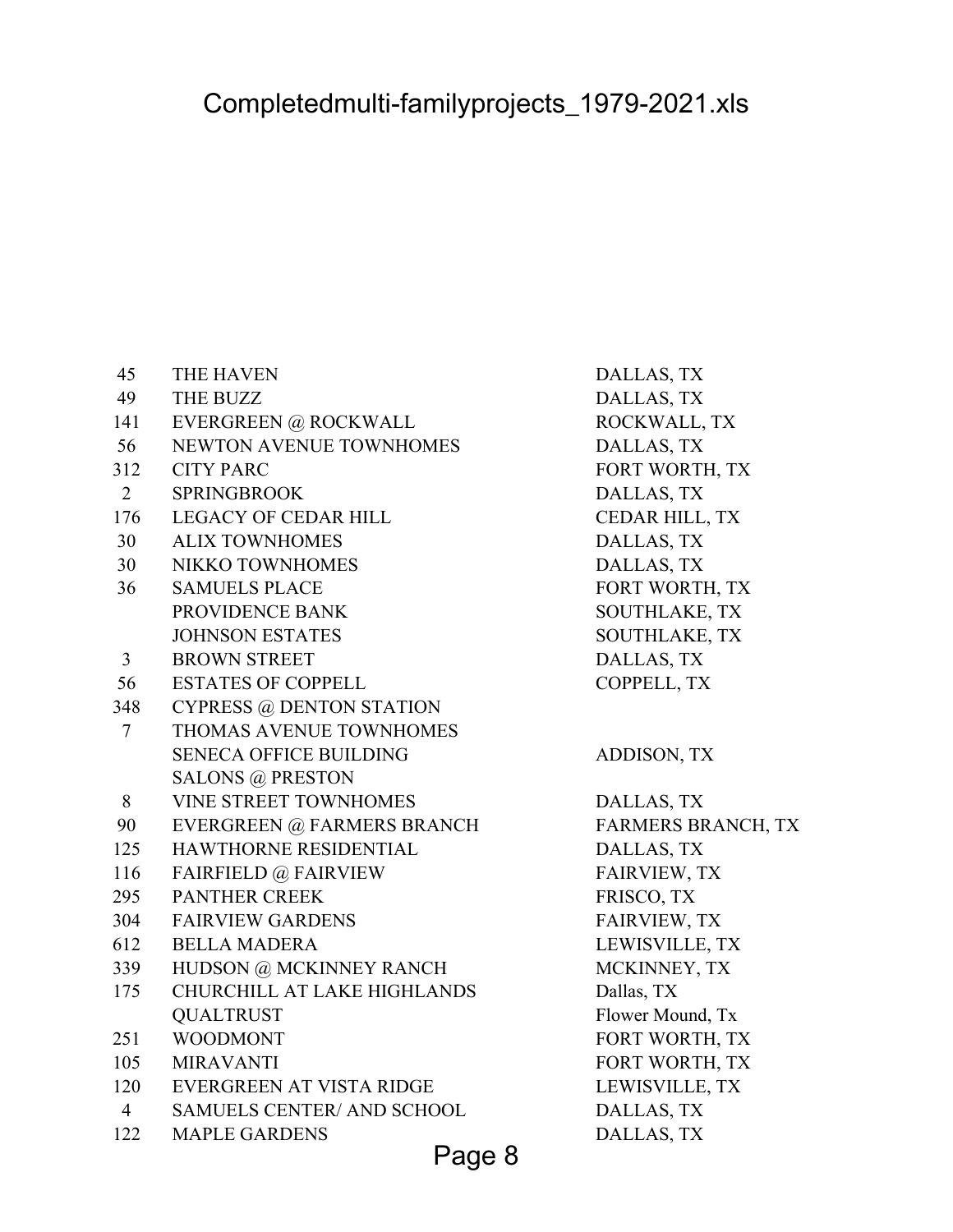| 100 | <b>ARISTA</b>               | <b>TEXARKANA</b>     |
|-----|-----------------------------|----------------------|
| 26  | <b>BROCKETT</b>             | <b>SHERMAN, TX</b>   |
| 24  | <b>GRAND ADDITION</b>       | SHERMAN, TX          |
| 160 | <b>TAYLOR FARMS</b>         | DALLAS, TX           |
| 234 | <b>HEBRON 121</b>           | LEWISVILLE, TX       |
| 40  | <b>GREENMARK @ ANDREWS</b>  | ANDREWS, TEXA        |
| 216 | RESERVE @ TOWN CROSSING     | LONGVIEW, TEX        |
| 240 | <b>ENCORE</b>               | PLANO, TX            |
| 123 | MCDERMOTT CROSSING          | PLANO, TX            |
|     | <b>HYDRA RIG</b>            | FORT WORTH, T.       |
|     | SHOPPES @ CROWN POINT       | <b>NORTH RICHLAN</b> |
|     | <b>BELLES BANK</b>          | <b>BELLES, TEXAS</b> |
|     | <b>HYDRA RIG PHASE II</b>   | FORT WORTH, T.       |
|     | HYDRA RIG PHASE III         | FORT WORTH, T.       |
|     | <b>HYDRA RIG PHASE IV</b>   | FORT WORTH, T.       |
|     | <b>RENAL CENTER</b>         | DALLAS, TEXAS        |
| 36  | <b>RACE STREET LOFTS</b>    | FORT WORTH, T.       |
| 88  | <b>ARISTA PHASE II</b>      | <b>TEXARKANA</b>     |
| 168 | <b>BRITAIN WAY</b>          | <b>IRVING, TX</b>    |
| 85  | <b>ROSELAND COURTS</b>      | DALLAS, TEXAS        |
| 138 | <b>CHATEAU</b> @ WILDBRIAR  | <b>IRVING, TX</b>    |
| 130 | <b>HILLSIDE WEST</b>        | DALLAS, TEXAS        |
| 120 | VILLAS @ HULEN BEND         | FORT WORTH, T.       |
| 252 | <b>SWBTS</b>                | FORT WORTH, T.       |
| 77  | <b>BRICK ROW NORTH</b>      | DALLAS, TEXAS        |
| 188 | <b>BLUFFS @ IRON HORSE</b>  | <b>NORTH RICHLAN</b> |
| 100 | <b>CIELO</b>                | DALLAS, TEXAS        |
| 139 | <b>CROSSWIND</b>            | DENTON, TX           |
| 120 | HERITAGE APARTMENTS         | HURST, TX            |
| 135 | <b>PARKSIDE TOWNS</b>       | RICHARDSON, T.       |
| 403 | <b>BUSH CENTRAL STATION</b> | DALLAS, TEXAS        |
| 94  | <b>CENTERPLACE</b>          | ARLINGTON, TX        |
| 180 | CREST @ GLENCOE             | DALLAS, TEXAS        |

TEXARKANA SHERMAN, TX SHERMAN, TX DALLAS, TX LEWISVILLE, TX ANDREWS, TEXAS LONGVIEW, TEXAS PLANO, TX PLANO, TX FORT WORTH, TX NORTH RICHLAND HILLS BELLES, TEXAS FORT WORTH, TX FORT WORTH, TX FORT WORTH, TX DALLAS, TEXAS FORT WORTH, TX TEXARKANA IRVING, TX DALLAS, TEXAS IRVING, TX DALLAS, TEXAS FORT WORTH, TX FORT WORTH, TX DALLAS, TEXAS NORTH RICHLAND HILLS DALLAS, TEXAS DENTON, TX HURST, TX RICHARDSON, TX DALLAS, TEXAS ARLINGTON, TX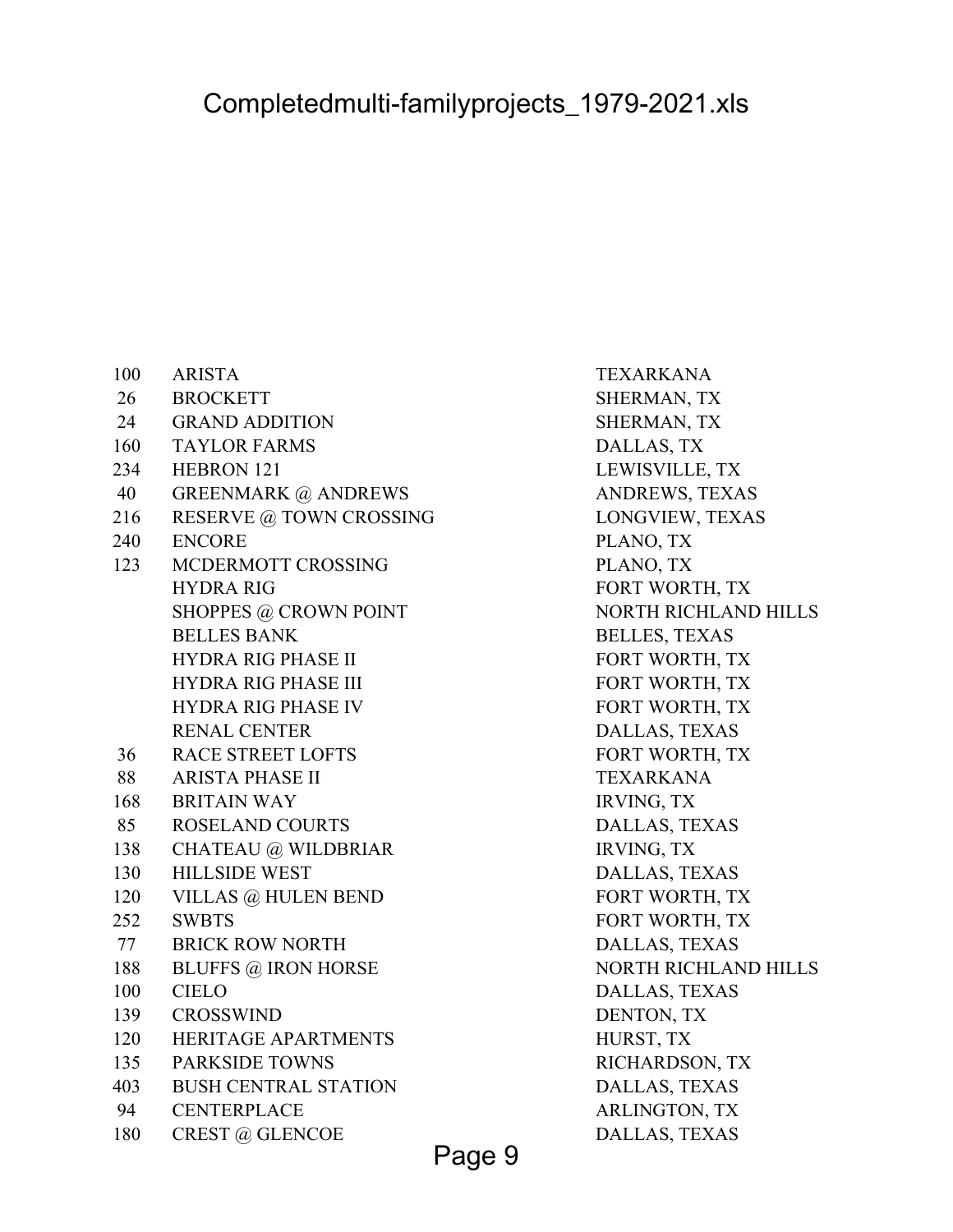257 15TH AND I AVENUE RICHARDSON, TX 240 LONGHORN FORT WORTH, TX 124 MCALISTER FORT WORTH, TX 300 PINE PRAIRIE LEWISVILLE, TX 56 SHIRE RESIDENCES RICHARDSON, TX 112 STROUD SMALL CAROLLTON, TX 100 SUMMIT PARQUE DALLAS, TX 304 VILLAS @ CHAPEL CREEK LEWISVILLE, TX 185 LAKEVIEW POINT CARROLLTON, TX 160 AVONDALE FORT WORTH, TX 444 HEBRON 121 PHASE II LEWISVILLE, TX 242 HEBRON 121 PHASE III LEWISVILLE, TX 300 ADARA WINDSONG PROSPER, TX 267 FAIRFIELD WEST END DALLAS, TEXAS 290 ROSE HILL LEWISVILLE, TX 248 CREST @ OAK PARK DALLAS, TX 227 HIGHPOINT FORT WORTH, TX 373 ARLINGTON COMMONS ARLINGTON, TX 300 CHAPEL CREEK COMMONS LEWISVILLE, TX 182 POST OAK MCKINNEY, TX 318 CENTERPOINT FORT WORTH, TX 160 HARMON SENIORS FORT WORTH, TX 500 ATHERTON FRISCO, TX 336 GATEWAY HUTCHINS HUTCHINS, TEXAS 296 RESERVE @ QUEBEC FORT WORTH, TX 337 QUADRANGLES GRAND PRAIRIE, TX 121 AVONDALE FARMS FORT WORTH, TX 144 MCDERMOTT PARK PLANO, TX 132 WEST RIDGE VILLAS MCKINNEY, TX 154 GARLAND SENIORS GARLAND, TEXAS 347 FAIRFIELD INWOOD DALLAS, TEXAS 62 HASKELL FLATS DALLAS, TEXAS 435 CITYLINE PARK APARTMENTS PLANO, TX

Page 10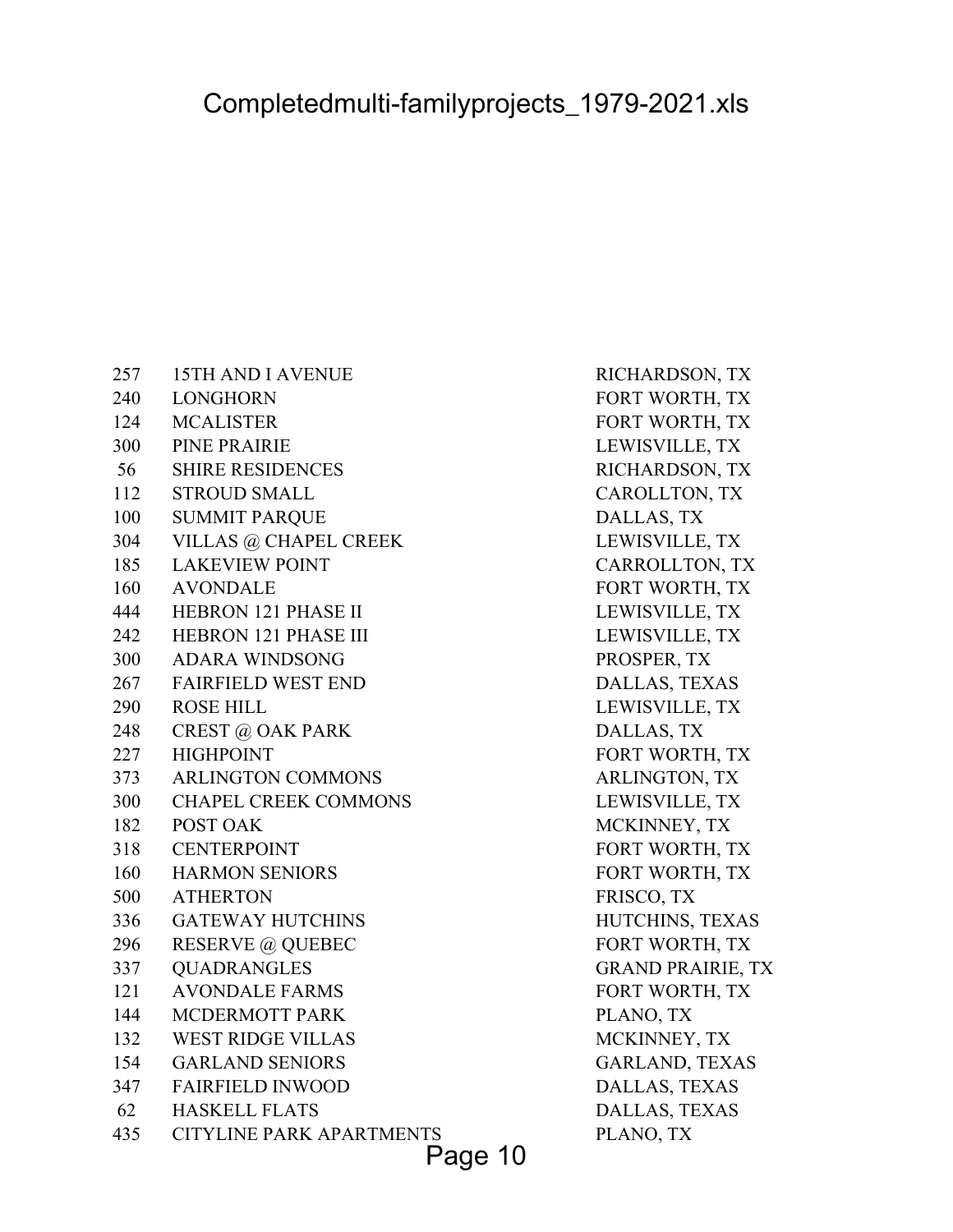238 HEBRON PHASE IV LEWISVILLE, TX 327 LANG OLEANDER FORT WORTH, TX 188 MUSTANG STATION FARMERS BRANCH, TX 296 ALDERS TWIN CREEKS ALLEN, TX 195 ALTON PARK FORT WORTH, TX CANDLEWOOD SUITES NORTH RICHLAND HILLS, TX 318 CENTREPORT IV FORT WORTH, TX LANDMARK PARKING DALLAS, TX 417 CUSTER 190 RICHARDSON, TX 139 EMBREE HILLS GARLAND, TX 104 FIVE TEN VILLAS DENTON, TX 258 KILBY FRISCO, TX 364 LAKE RIDGE LEWISVILLE, TX 120 LAVON SENIOR VILLAS GARLAND, TX 272 HEBRON V LEWISVILLE, TX 286 HUB 121 MCKINNEY, TX 123 RENAISSANCE HEIGHTS FORT WORTH, TX 132 WEST RIDGE VILLAS MCKINNEY, TX 58 CANOVA PALMS IRVING, TX 74 EDGEWOOD PLACE LONGVIEW, TX 66 SUNSET @ FASH FORT WORTH, TX 110 MISTLETOE STATION FORT WORTH, TX 180 ORCHARD PARK @ ARLINGTON HIGHLANDS ARLINGTON, TX 180 ORCHARD PARK MARKET PLAZA PLANO, TX 500 THE ATHERTON FRISCO, TX 265 FRISCO SO **FRISCO, TX** 265 ALLIANCE HASLET HASLET, TX 170 CENTREPORT II FORT WORTH, TX 168 THE TRAVIS FRISCO, TX